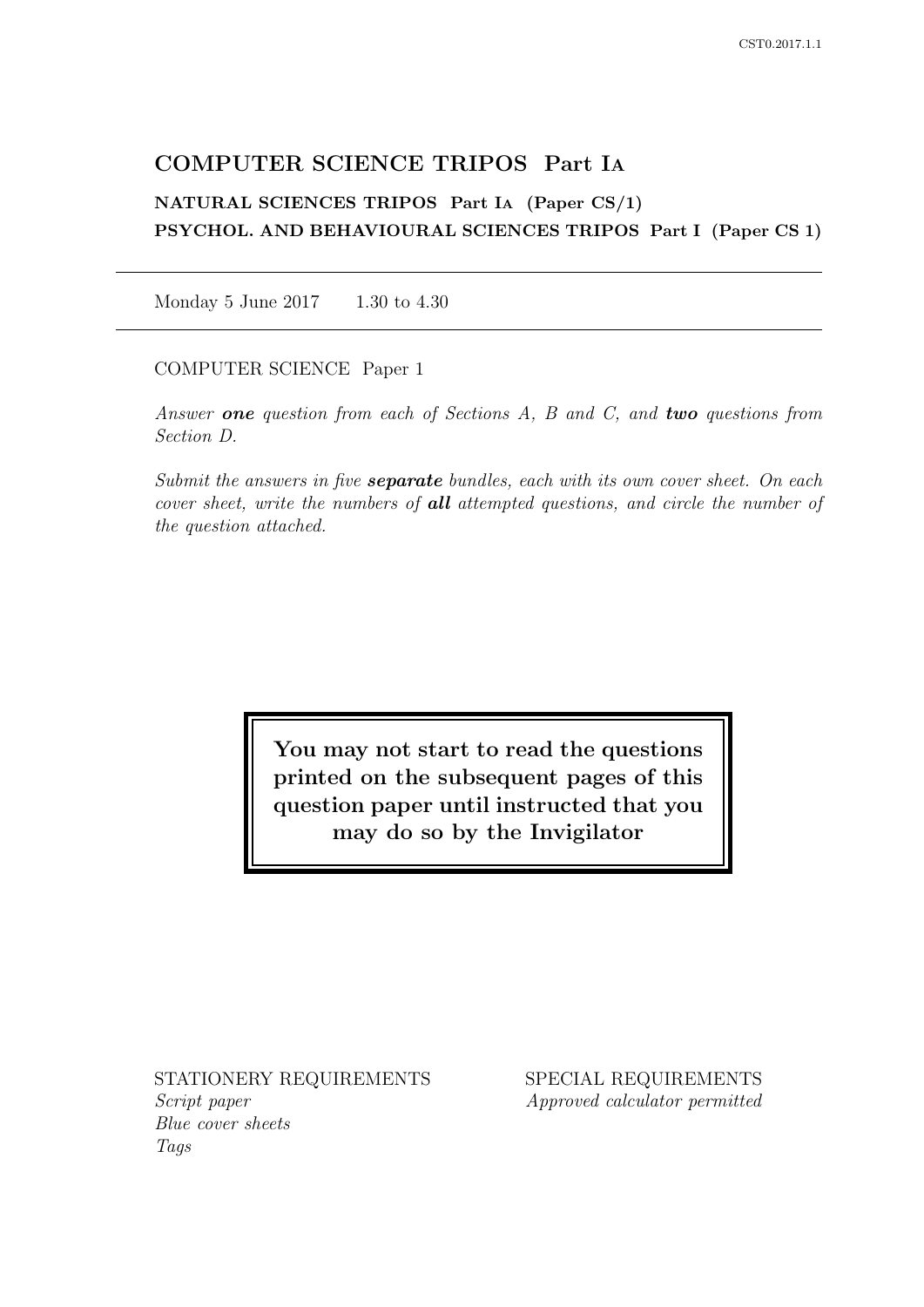## SECTION A

### 1 Foundations of Computer Science

A one-person game (such as Rubik's cube, or peg solitaire) has a finite number of possible states, some of which count as winning. A move is a step from one state to another. From each given state, the player can choose from a set of (zero or more) possible next moves. We call a state winnable if a winning state can be reached from it in zero or more moves.

For simplicity, assume that states are coded as integers. Also assume that we are given functions winning(x) returning true or false and  $next(x)$  returning the list of states that can be reached in one move from state x.

(a) The following code is an attempt to implement the notion of winnable:

```
fun exists p [] = false
  | exists p(x::xs) = p x orelse exists p xs;fun winnable x = winning x orelse exists winnable (next x);
```
Briefly explain how this code works. Also describe its main limitation: how it can fail to find a winning state that is only a few moves away. Illustrate this point by giving specific definitions of **winning** and **next**. [5 marks]

- (b) Modify the code above to yield the function winpath x, which returns the list of states from x to the winning state found or, alternatively, the empty list to indicate that no winning state was found. [4 marks]
- (c) Sometimes we are only interested in a winnable state if it is only a few moves away from the current state. Modify your solution from part  $(b)$  to obtain the function bounded\_winpath n x, which looks for winning states that are at most n moves away from x. [3 marks]
- (d) Use your solution from part (c) to obtain the function new winpath x, which has the same objective as winpath x, but without the limitation mentioned in part (a). Briefly explain why the limitation no longer applies and the price that has been paid for this. [5 marks]
- (e) Briefly outline an alternative approach to correcting the limitation mentioned in part  $(a)$ , using the notion of a queue. What are the advantages and drawbacks of this approach? [3 marks]

For full credit, code should be concise and clear. Exceptions may be useful in this but are not required.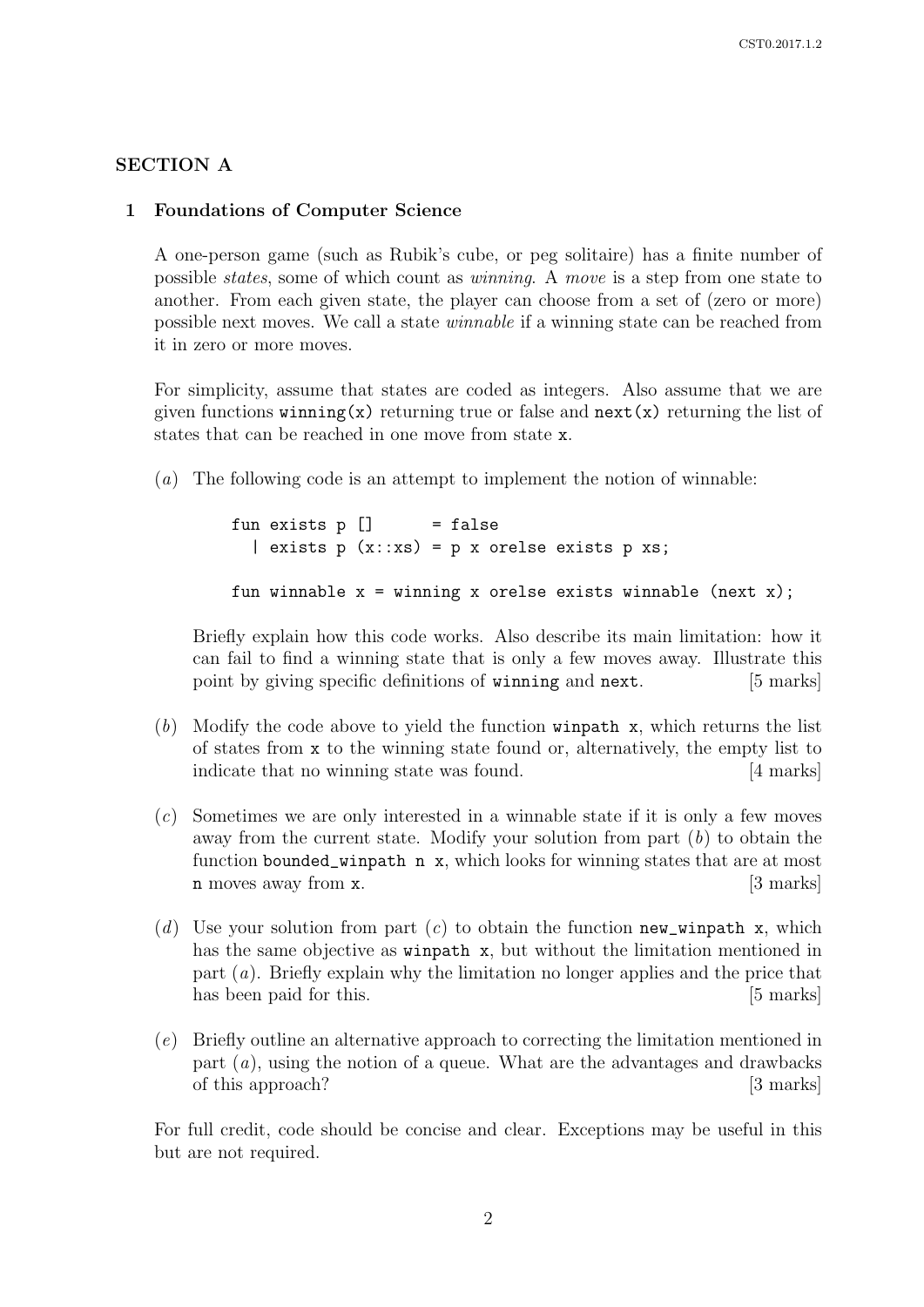## 2 Foundations of Computer Science

- (a) Define an ML datatype for infinite lists, without the possibility of finite lists. Briefly illustrate programming techniques for your datatype by declaring
	- $(i)$  a recursive functional (analogous to map for ordinary lists) that applies a given function to every element of an infinite list.
	- (*ii*) a function for generating infinite lists of the form x,  $f(x)$ ,  $f(f(x))$ , ... for any given  $f$  and  $x$ .

[6 marks]

- (b) Briefly explain why the function analogous to append (@) for ordinary lists is of no value for your infinite list data type. Code a function to combine two arbitrary infinite lists, yielding a result that includes the elements of both lists. [3 marks]
- (c) Use the functions declared in your previous solutions to express an infinite list consisting of all numbers of the form  $5^i \times 7^j \times 9^k$  for integers i, j,  $k \geq 0$ . [3 marks]
- (d) The list  $[1, 5, 7, 25, 9, 35, 35, \ldots]$  is a legitimate solution to part (c) above, but note that the integers are out of order. Code a function to merge two ordered infinite lists, and use that to modify your previous solution to yield the same set of numbers but in strictly increasing order. Briefly comment, with justification, on whether merge sort for ordinary lists can be generalised to infinite lists.

[8 marks]

For full credit, code should be concise and clear.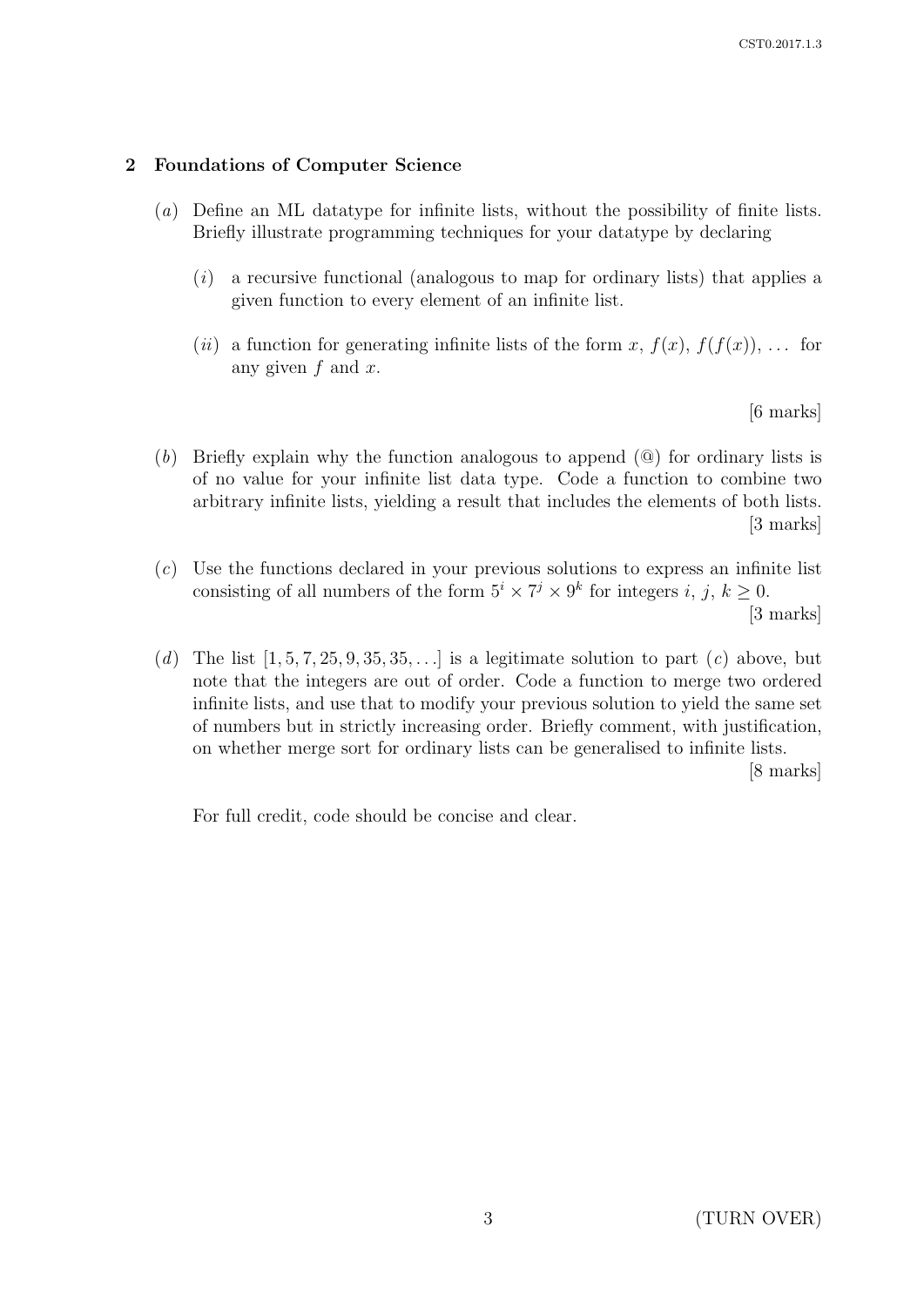## SECTION B

## 3 Object-Oriented Programming

An online retailer uses custom Java software to manage their inventory and sales.

- (a) Each product sold is represented using an immutable Product object. Explain what is meant by immutable, how immutability is typically achieved in Java and the advantages of using immutable objects in general. [4 marks]
- (b) Product objects are requested through a Product getProduct(long code) method, which returns a reference to a Product object given a valid product code. Product information is often re-requested as customers make their selections so the 10,000 most recently accessed Product objects are cached in memory. Uncached Product objects are created with information retrieved from a database when requested.
	- $(i)$  The cache uses a java.util.HashMap and a custom implementation of a doubly-linked list. The list keeps an ordering over the Product objects where more recently used objects are at the front. The HashMap provides fast lookup into the list. Show that this scheme gives a constant  $(O(1))$ running cost for getProduct(), ignoring the cost of the database lookup. [3 marks]
	- $(ii)$  Create a class Store that implements the cache as described. You need only define getProduct and any state or definitions it needs. All other state and methods can be ignored. You may assume the existence of a method loadFromDatabase(long code) that will create a Product object for product code code or return null if the code is invalid, and that a Product object has a long getProductCode() method that returns its product code. [10 marks]
- (c) A customer's basket of items, represented by a class Basket, can be viewed as a list of products. Therefore Basket might extend LinkedList<Product>. Compare this approach to a Basket that contains ("has-a") LinkedList<Product> instead. [3 marks]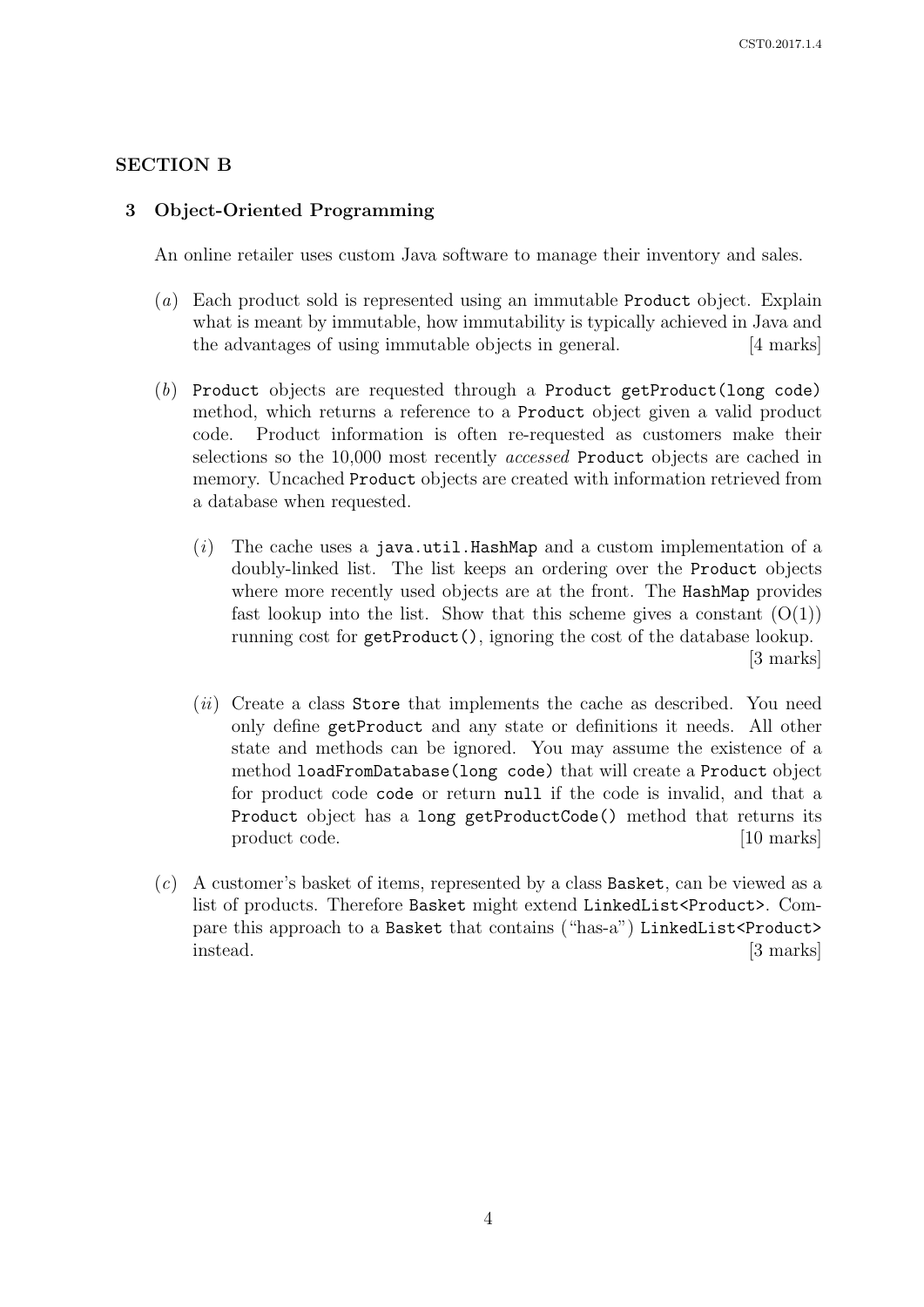## 4 Object-Oriented Programming

- (a) Give four advantages of Java's checked exceptions over return values for error indication. [4 marks]
- (b) Comment on the appropriate use of Java's checked exceptions within public, protected and private methods. [6 marks]
- (c) Consider a method that can encounter at least two errors (*Error1* and *Error2*). Compare and contrast the following approaches to providing exceptions for these errors.
	- $(i)$  throw new MethodError(), where MethodError is a direct subclass of Exception.
	- $(ii)$  throw new Exception() for both errors.
	- $(iii)$  throw new MethodError(errortype), where MethodError directly subclasses Exception and contains state recording which error occurred (initialised by parameter errortype).
	- $(iv)$  throw new Error1() and throw new Error2(), where Error1 and Error2 directly subclass MethodException, which directly subclasses Exception.
	- $(v)$  throw new Exception("Error1") and throw new Exception("Error2").
	- $(vi)$  throw new Error1() and throw new Error2(), where the classes Error1 and Error2 directly subclass Exception.

[10 marks]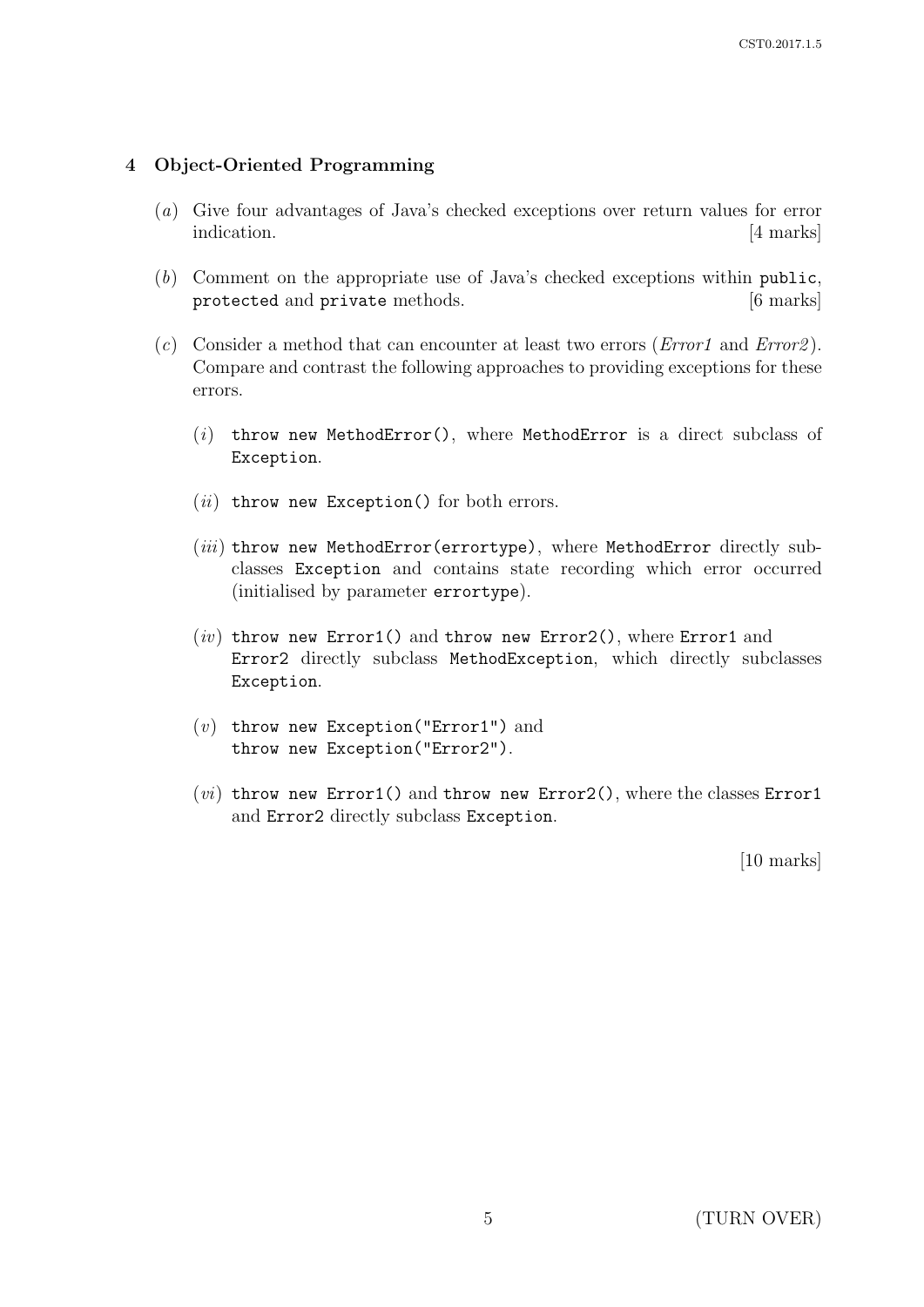### SECTION C

#### 5 Numerical Methods

A programmer is asked to write a function that raises a single-precision number to the power of 2.4. His manager advises him to take the following approach involving squaring and fifth roots, and to use Newton Raphson for the fifth root step.

$$
f(x) = x^{2.4} = x^2 \times \sqrt[5]{x^2}
$$

- (a) State why the above identity holds. [1 mark]
- (b) Sketch an implementation of this approach coded in Java or ML. Use the four standard arithmetic operators but do not use any other built-in maths operators or libraries. You must include an iteration termination strategy. [8 marks]
- $(c)$  Assuming values of x of around unity, and stating any other assumptions you make, give the worst-case error expected in your result assuming the input  $x$  is perfectly-representable. [Note: macheps for single precision  $\epsilon = 1.19 \times 10^{-7}$  but you may give your answer in terms of  $\epsilon$ . [3 marks]
- (d) What worst-case error arises when the input value was approximated by the nearest representable value and so is already out by as much as  $\pm \epsilon/2$ ?

[2 marks]

(e) A colleague suggests it would be better to simply use the logarithm and exponential functions in the standard library. Another says you should just use a suitable polynomial evaluation (i.e. a power series) for the complete problem. Discuss whether either of these might be better or worse than the original suggestion in terms of performance and accuracy. [6 marks]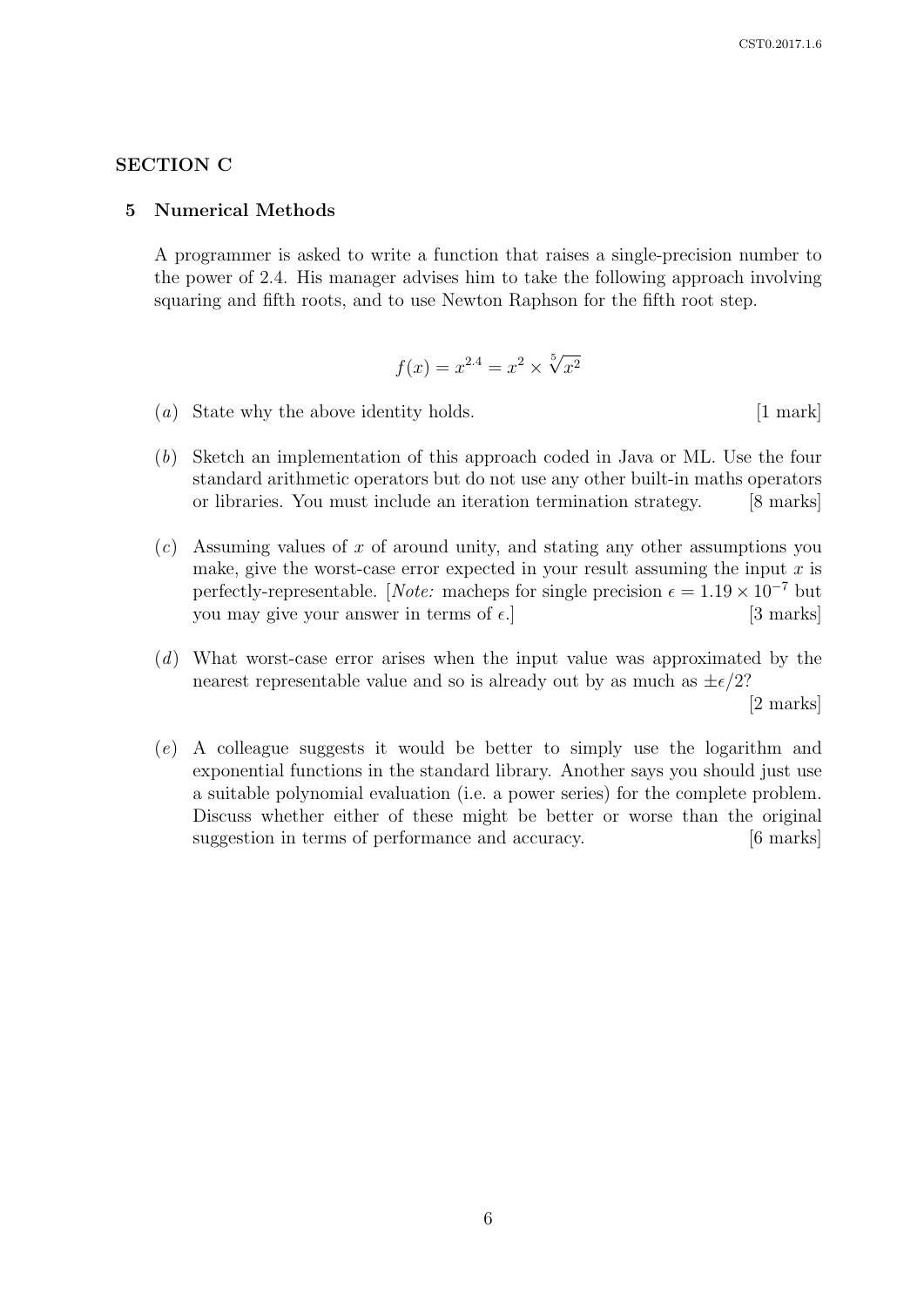## 6 Numerical Methods

A seismic probe bores itself into the seabed, going as deep as it can before running out of fuel. This takes about five minutes. It rotates its spiral drill head at rate  $R(t)$ that follows a pre-programmed profile. Its downwards velocity  $\dot{y}$  is proportional to R and to the square-root of the probe's weight  $w$ , and is given by

$$
\dot{y} = 3.6 \times R(t) \times \sqrt{w}.
$$

The weight of the probe is the weight of its fuel, which starts at 1500 plus its own intrinsic weight, which is fixed at 35. The fuel weight decreases at a rate of 1.2  $R(t)$ .

- (a) Give the state vector for a forwards FDTD simulation of this system using Euler's Method. [1 mark]
- (b) Assuming a function is provided that returns  $R(t)$ , give a program that uses Euler's Method (a straightforward, forward finite-difference simulation) to determine the depth achieved. [4 marks]
- (c) Describe the errors you might expect if you chose a time step that was inordinately small or inordinately large. What is the maximum time step for Euler's method to remain stable in this system? Suggest, with justification, a suitable time step.  $[6 \text{ marks}]$
- (d) Recall that a backwards stencil uses the values at the end of the timestep to determine the rate of change during that timestep. When is this usable and useful in general? Is it sensible for this application? Give modified code that implements the backwards stencil method. [6 marks]
- (e) For the probe to drill as deep as possible, should  $R(t)$  generally start small and grow larger? Justify your answer. [3 marks]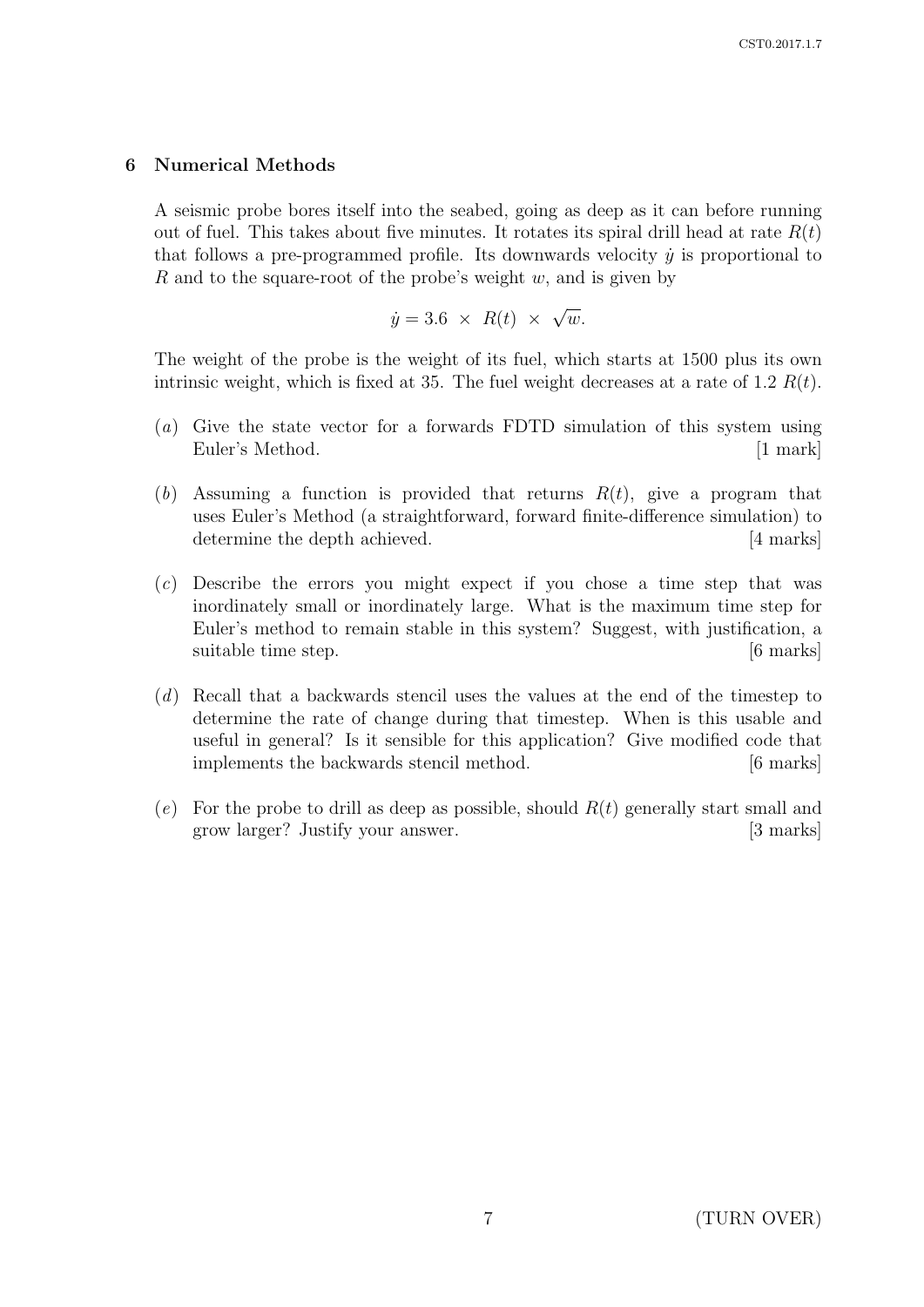## SECTION D

#### 7 Algorithms

This question is about Binary Search Trees (BSTs) and Red-Black Trees (RBTs).

- (a) Using a diagram, explain what a BST rotation is and its purpose. [3 marks]
- (b) Consider the following buggy pseudocode.

```
0 def mystery(x):
1 v = x \cdot r2 x \cdot r = y \cdot 13 if y.l != null:
4 y \cdot 1 \cdot p = x5 \times .p = y . p6 if x == x.p.1:
7 \times p \cdot 1 = y8 else :
9 x . p . r = y
10 y \cdot 1 = x
```
- $(i)$  Explain what it intends to do, give it a meaningful name, describe all the identifiers used  $(x, y, r, 1, p)$  and the (intended) precondition and postcondition of the routine. [4 marks]
- $(ii)$  Identify, explain and fix the bugs, one by one, referring to a diagram if useful. Finally, give a fully corrected version of the code. [8 marks]
- (c) State, with a proof or counterexample as appropriate, whether each of the following statements is true or false.
	- $(i)$  In an RBT with more than one node, at least one node is red. [2 marks]
	- (ii) In a BST with n nodes, exactly  $n-1$  rotations are possible. [3 marks]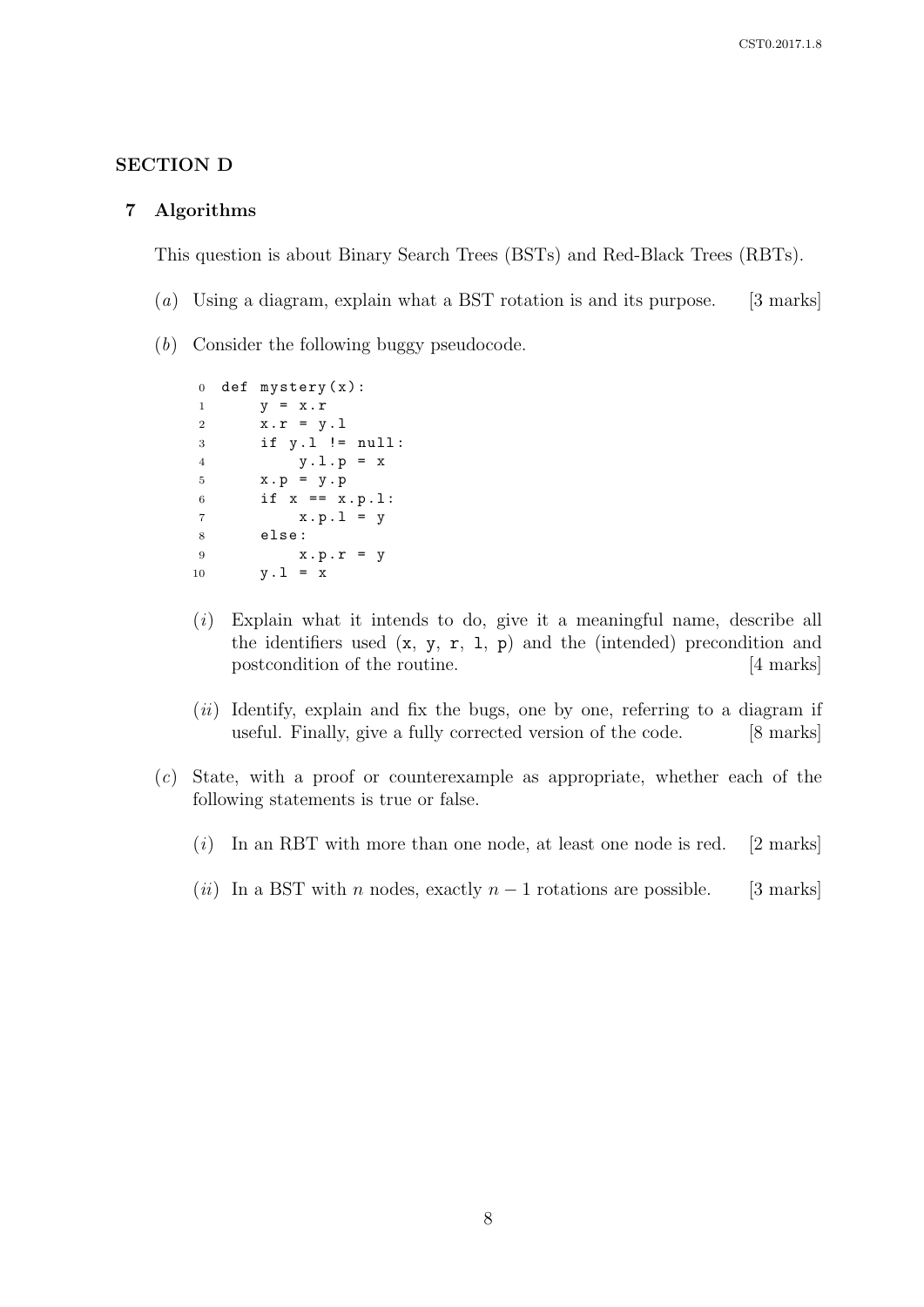## 8 Algorithms

This question is about hash tables.

- (a) Briefly explain hash functions, hash tables and collisions. [3 marks]
- (b) Explain the open addressing strategy of collision resolution and the term probing sequence used in that context. [3 marks]
- (c) Explain quadratic probing and its advantages and disadvantages. [Hint: refer to primary and secondary clustering.] [3 marks]
- (d) Give a general mathematical expression for the probing function  $p(k, i)$  used in quadratic probing. The expression should yield a 0-based index into the table, referencing the key  $k$ , the probe number  $i$ , the hash function  $h$ , the table size  $m$ and the constants  $c_1$  and  $c_2$ . [3 marks]
- (e) Does the following pseudocode implement a form of quadratic probing? If so, derive values for  $c_1$  and  $c_2$  in the equation you produced for part (d). If not, prove it doesn't. In either case, clearly justify your reasoning. [8 marks]

```
def get(k):
    j = h(k)i = 0while true:
        if T[j].key == null: raise NotFound
        if T[j].key == k: return T[j].payload
        i = i+1if i == m: raise NotFound
        j = (i+j) \mod m
```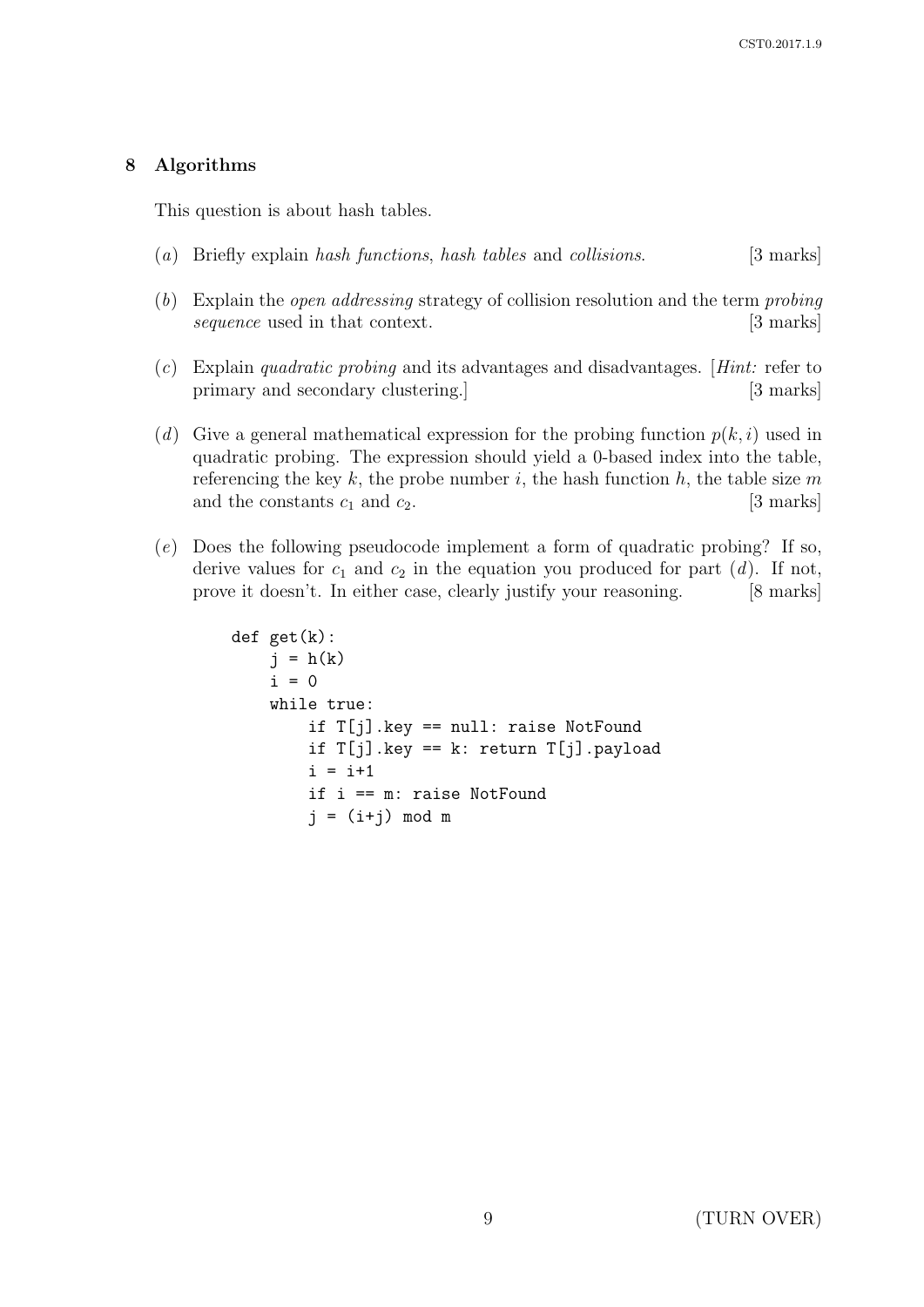### 9 Algorithms

We wish to store a dynamic collection of records, each of the form {timestamp, value}, where value is a real number. The collection should support the operations append\_newer( $t, v$ ) to add a new record (which we can assume has a larger timestamp than any existing record),  $pop\_oldest()$  to remove the oldest record, and get\_oldest() to inspect the oldest without removing it.

(a) Define the Queue abstract data type. Describe an implementation using a linked list. Explain how to use it for this dynamic collection of records. [3 marks]

The collection should also support get\_max(), which returns a pointer to the record with the highest value in the collection. Ties may be broken arbitrarily.

(b) A simple implementation of get\_max() simply scans through the entire list. What is the worst-case cost, given the number  $n$  of items in the collection?

[1 mark]

- (c) An engineer friend suggests keeping a pointer maxrecord to the record with the largest value so that the entire list only need be rescanned when the item pointed to by maximeter is removed. Give an example to show that n operations could take  $\Omega(n^2)$ [3 marks]
- (d) Explain the terms amortized cost and potential method. Explain the relationship between aggregate true costs and aggregate amortized costs. [4 marks]
- (e) Devise an implementation in which all operations have  $O(1)$  amortized cost, and use the potential method to justify your answer. Illustrate what happens when we start with a list of values [5, 8, 3, 6, 2] where 5 is oldest and 2 is newest, and then append a newer record with value 7. [Hint: Where is the largest item newer than maxrecord, and the largest item newer than this, and so on?] [9 marks]